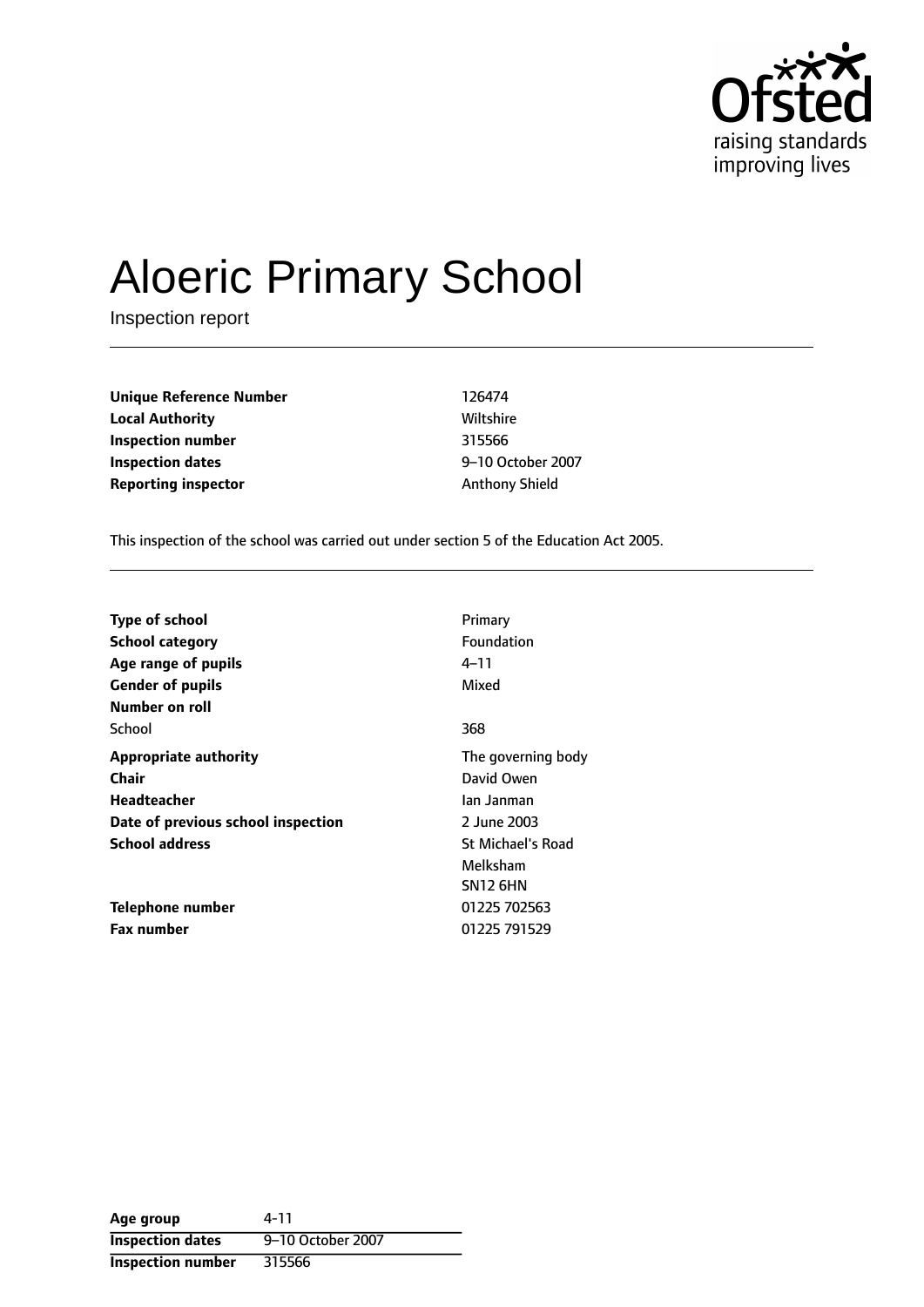.

© Crown copyright 2007

#### Website: www.ofsted.gov.uk

This document may be reproduced in whole or in part for non-commercial educational purposes, provided that the information quoted is reproduced without adaptation and the source and date of publication are stated.

Further copies of this report are obtainable from the school. Under the Education Act 2005, the school must provide a copy of this report free of charge to certain categories of people. A charge not exceeding the full cost of reproduction may be made for any other copies supplied.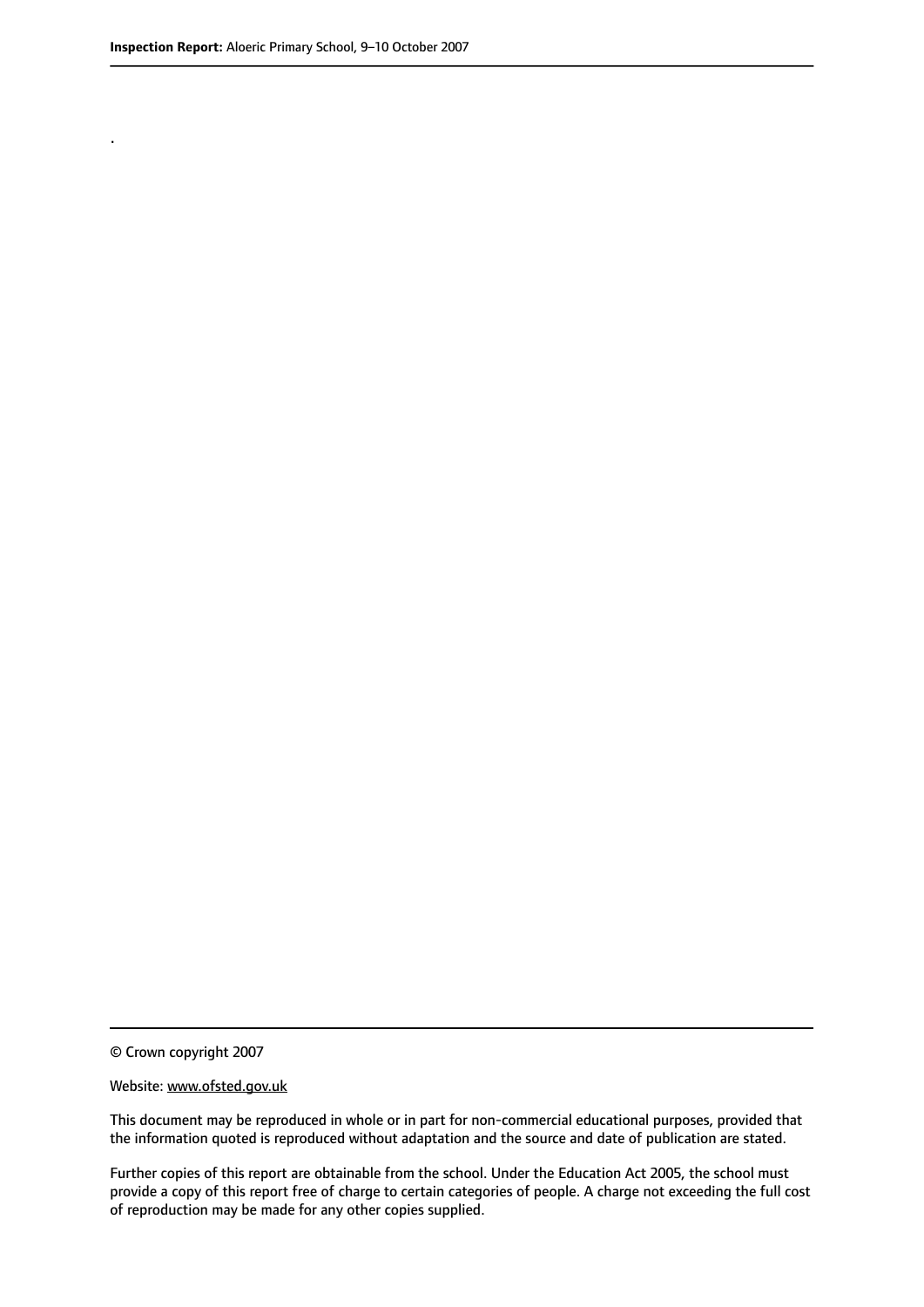# **Introduction**

The inspection was carried out by three Additional Inspectors.

#### **Description of the school**

Aloeric Primary School is bigger than most primary schools. Most pupils are of White British origin and live in Melksham or the immediate area. On entry, pupils' attainment is slightly below average, and a higher proportion of pupils than average have learning difficulties and/or disabilities. There are slightly more boys than girls in most years.

#### **Key for inspection grades**

| Outstanding  |
|--------------|
| Good         |
| Satisfactory |
| Inadequate   |
|              |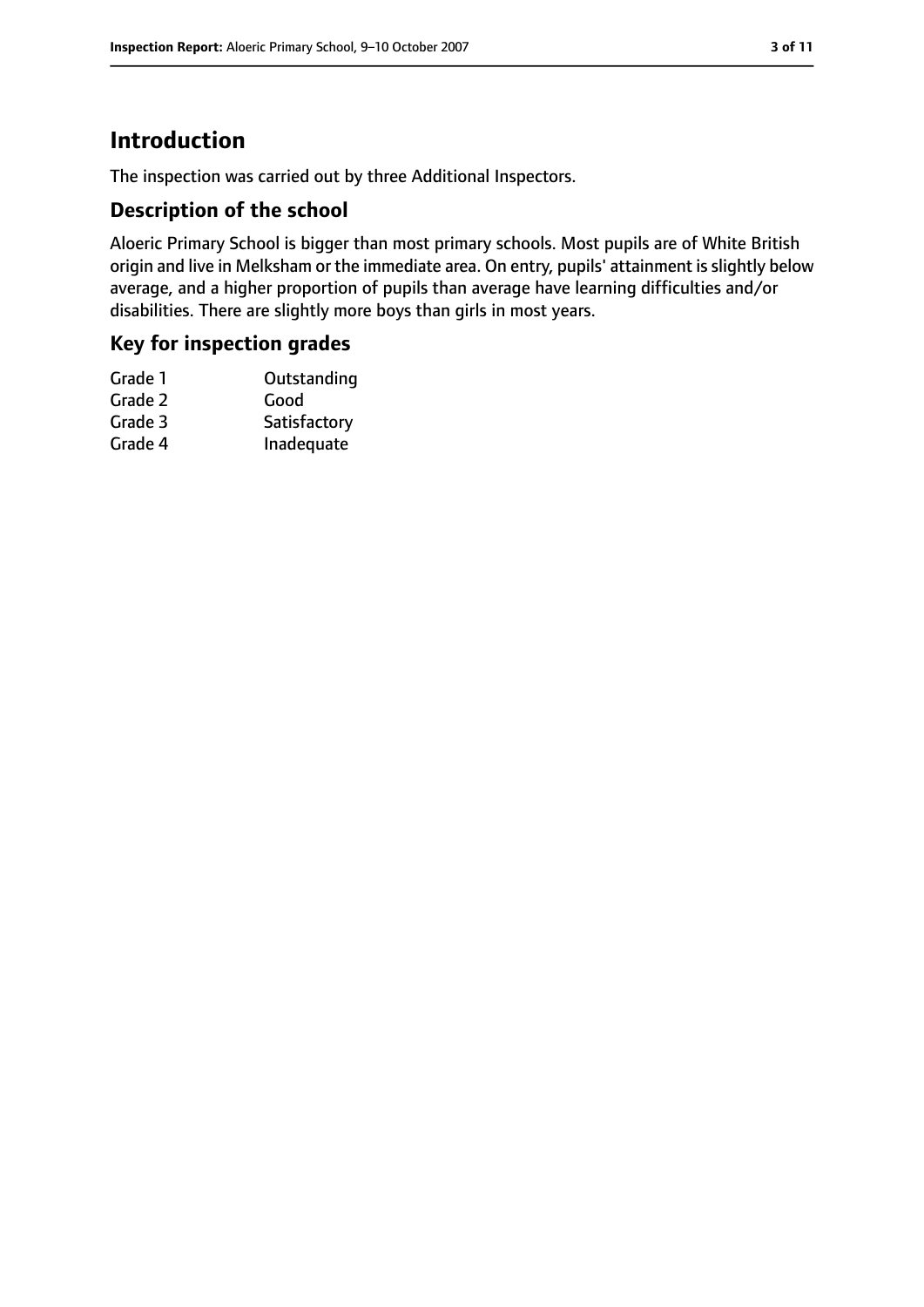# **Overall effectiveness of the school**

#### **Grade: 3**

This is a satisfactory and improving school, although there are some good features in what the school offers. In particular, a strong commitment to the care and valuing of individual children is a key part of the school's approach. This results in friendly, well-mannered and responsible pupils. Their good personal development is one of the strongest aspects of the school, and the result of good care, guidance and support.

Following a period of absence, the headteacher has successfully tackled the dip in performance in 2006. An action plan to tackle underachievement has been effective, resulting in an improving picture of teaching and learning, and better results in national tests taken in 2007 in Year 6, particularly in English. Achievement is satisfactory and overall standards at the end of both Year 2 and Year 6 are broadly average. The progress of average pupils, while satisfactory, is less secure than that of more able pupils and those with learning difficulties and/or disabilities. Better leadership in mathematics and science isleading to improving standards, but weaknesses in the application of numeracy skills acrossthe curriculum and the understanding of investigative skills in science remain a barrier to more rapid progress. At Key Stage 1, although boys' writing remains an area of relative weakness, important gains have recently been made in the quality of their writing. Children make a good start in the Reception Year.

Pupils are keen to do well and take pride in their work. Their enthusiastic approach contributes much to their progress. Behaviour is good, and pupils are kind and thoughtful to each other. Teaching is satisfactory overall, and has many good features. It is improving as subject leaders provide clearer direction to what should be taught and how. Classrooms are attractive and purposeful environments in which teachers make learning enjoyable and fun. Although work is planned carefully, it does not always provide enough challenge, particularly for pupils of average ability. The good curriculum is enriched by a wide range of clubs, especially for music and sport.

The school is now well placed to build on recent improvements to secure good progress more consistently for all pupils. Given what has already been achieved in a short time, the school's capacity to improve further is good. The way forward, building on what has already been achieved, is clearly mapped. Self-evaluation is good although some systems are not yet deeply rooted in practice, particularly in the use of performance data by all staff to provide work at the right level and set challenging targets.

Parental confidence in the school is good. Typical of many comments made by parents were: 'My children have blossomed here', and 'A thriving school with an emphasis on the child. My child is always very happy to go to school  $-$  that's priceless!'

#### **Effectiveness of the Foundation Stage**

#### **Grade: 2**

When children enter the school, their skills and experiences are slightly lower than usually found, particularly in relation to their language and mathematical development. Well-planned and stimulating activities promote children's development effectively, and children make good progress in all areas, although their progress in mathematical development is less secure. Children are increasingly confident in making choices, sharing and taking turns. They explain confidently what they are doing and use language imaginatively in role-play. They are keen to get involved and relationships are good. Behaviour is calm and purposeful. Both teaching and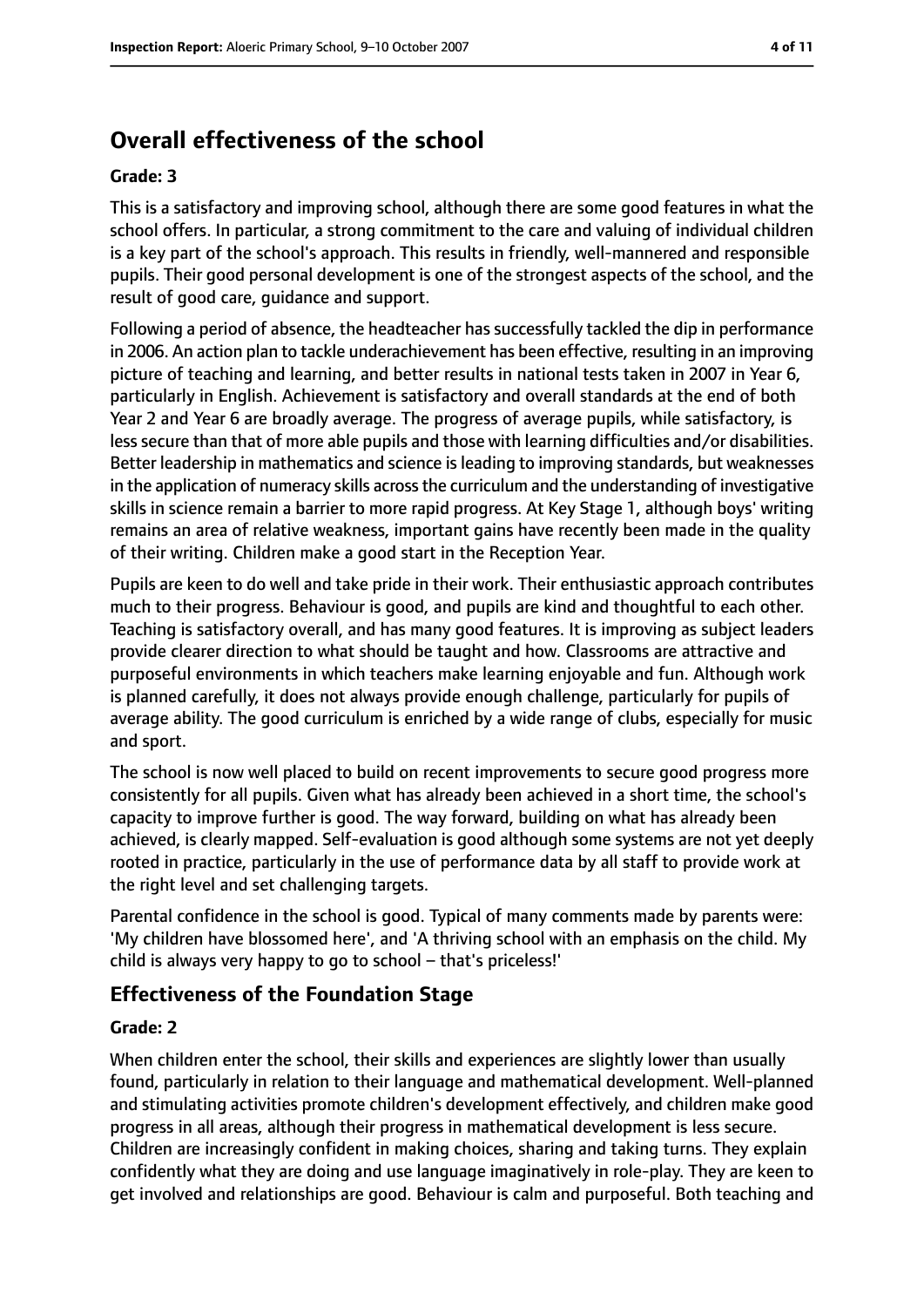the curriculum are good, meeting children's needs well and inspiring a keen involvement. There are good arrangements to ensure children's health and safety and links with parents ensure a close partnership of shared goals. The Foundation Stage is well led, and good curricular links are made to Year 1. The coordinator has an accurate view of the quality of provision and well-judged plans for further improvement.

# **What the school should do to improve further**

- Extend pupils' application of mathematical skills across the curriculum and their investigative skills in science to raise standards further.
- Use the knowledge of how well pupils are doing to plan challenging work which meets the needs of all pupils, especially those of average ability.
- Make more effective use of performance data by all staff to identify strengths and weaknesses and set challenging targets.

A small proportion of the schools whose overall effectiveness is judged satisfactory but which have areas of underperformance will receive a monitoring visit by an Ofsted inspector before their next section 5 inspection.

# **Achievement and standards**

#### **Grade: 3**

At Key Stage 1, standards are broadly average, and pupils make satisfactory progress in reading, writing and mathematics. Writing remains an area of relative weakness, particularly amongst boys. However, improvements in the 2007 tests, particularly the proportion of able pupils reaching the higher levels, have been encouraging, and reflect the school's drive for higher quality writing.

Standards in Key Stage 2 are also average and achievement satisfactory. Results in the national tests at the end of Year 6 in 2007 in mathematics and English showed a marked improvement on results in 2006, when a number of pupils underachieved. English, in particular, has made impressive improvements, and over half of pupils achieved a Level 5 in 2007. Standards in mathematics also improved, although not so significantly. However, results in science have continued to drift lower. In recent years, the progress of pupils of average ability has been satisfactory but not as consistent as that of more able pupils and those with identified learning difficulties and/or disabilities.

# **Personal development and well-being**

#### **Grade: 2**

Pupils are friendly, responsible and polite. They get on well with each other and with their teachers. Central to the school's values is the belief that every child is special. This results in an especially happy atmosphere. Pupils enjoy school and grow confidently, developing good social skills. Attendance is above average. The school's emphasis on positive reinforcement through praise and rewards successfully promotes good attitudes and behaviour. Pupils are considerate of others and take their responsibilities seriously, whether as house captains, school council members or classroom monitors.

Pupils' spiritual, moral, social and cultural development is good. They have a good awareness of healthy lifestyles and the importance of diet and regular exercise. Sport has a high profile in the school and pupils take part enthusiastically. Pupils know how to keep themselves safe and are confident that bullying will be sorted out quickly. They are keen to help out and enjoy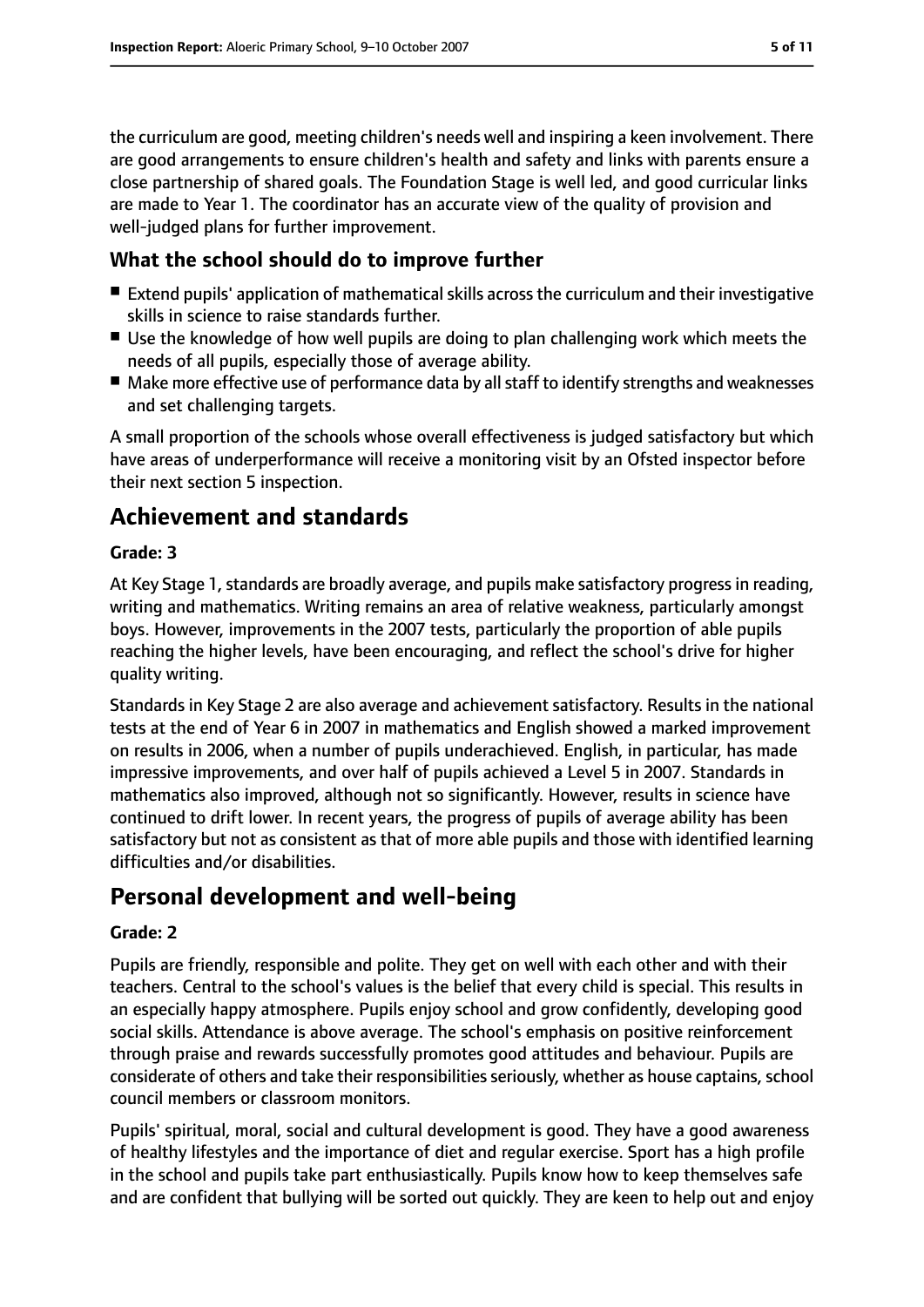contributing to the wider community. However, the school council has only recently been established and the school has more to do before pupils feel confident that this forum makes a difference. Pupils are prepared satisfactorily for their future economic well-being.

# **Quality of provision**

## **Teaching and learning**

#### **Grade: 3**

Pupils' progress is satisfactory. While much teaching is good and improving, some inconsistencies remain. In the classroom, warm relationships and keen attitudes prevail, and enthusiastic learners respond well to interesting and fun lessons. Classrooms are attractive and displays support learning. Pupils are encouraged to check their work and take care with its presentation. At the heart of the teachers' approach is an emphasis on encouragement through praise and reward. Merit stamps are much in demand and Year 5 pupils respond well to 'Einstein of the week' awards. Teaching assistants provide well-targeted support, enabling pupils with learning difficulties and/or disabilities to work more confidently and make progress.

While expectations of what pupils might achieve are higher than in the past, there is room for greater challenge in some of the tasks set and for these to be targeted more precisely at individual pupils, particularly those of average ability. Marking is done conscientiously. While feedback on progress is mostly good and pupils know what they need to do to improve, this is not always the case.

## **Curriculum and other activities**

#### **Grade: 2**

The curriculum provides a good emphasis on literacy and numeracy, balanced by breadth and depth in its provision for foundation subjects, including Spanish. The impact of the curriculum on pupils' personal development is good. The school is working effectively to provide more coherence and relevance through cross-curricular topics. However, the use of data to ensure the curriculum is matched carefully to individual needs is not consistently good. Good partnerships have been made with the local secondary school to provide support in subjects like design and technology. Investigative work in science has not until recently been given sufficient emphasis. Pupils speak enthusiastically about their involvement in the good range of extra-curricular activities, particularly music and sport. The school regularly wins local and county competitions in swimming, rugby and cross country, and the girls' football team proudly reached the national finals last season. Further enrichment is provided by a wide range of visits and visitors.

#### **Care, guidance and support**

#### **Grade: 2**

The school's commitment to the care and welfare of each pupil is clear. This ensures pupils feel cared for and safe. Staff are well prepared and many have undertaken additional specialist training, such as first aid or training in treating allergy reaction. Close links with outside agencies and parents are effective in ensuring pupils who require additional help are well supported. Arrangements for the safeguarding of children, their health and safety and overall welfare are well established. Comprehensive whole-school systems for tracking pupils' progress enable a keen eye to be kept on pupils at risk of underachieving, although in the classroom, this remains inconsistent.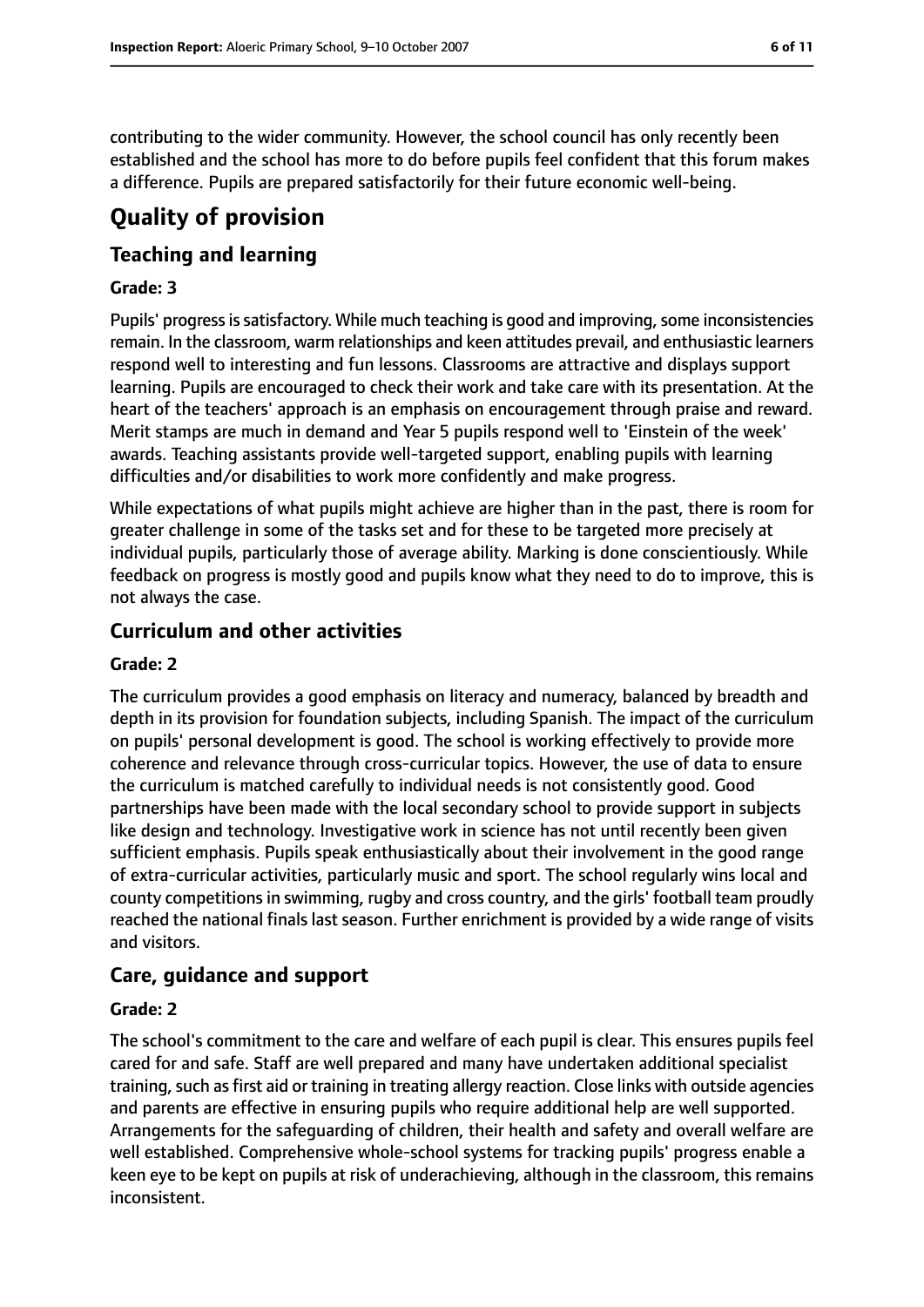## **Leadership and management**

#### **Grade: 2**

Leadership and management are good, because decisive and successful action has been taken to improve both standards and the quality of provision. The headteacher leads with realism and his analysis of what needs to be done has been thoughtfully planned. Crucially, however, he has fully involved the whole staff. Good team work has been a vital part of the improvements and an increasingly effective contribution is being made by all staff to school improvement. 'We don't want to let each other down' is typical of the attitudes demonstrated by staff. The mathematics and English coordinators, in particular, lead with confidence, but to a considerable extent the increasingly effective leadership shown by all subject leaders in embracing change and driving the school forward has been critical. The impact of strategies to improve literacy have been in place longest and had most effect, while those in mathematics and science are just beginning to make a difference. Annual reviews of progress in individual subjects carried out by subject leaders are proving an effective tool for self-evaluation. However, while performance data are being collected, analysis and use by all members of staff to identify strengths and weaknesses and spot trends are less confident. Realistic targets are being set to raise standards but as yet these are not particularly challenging. Committed and hard working governors are making a particularly strong contribution through their links with subjects and their thoughtful insights into the school's work.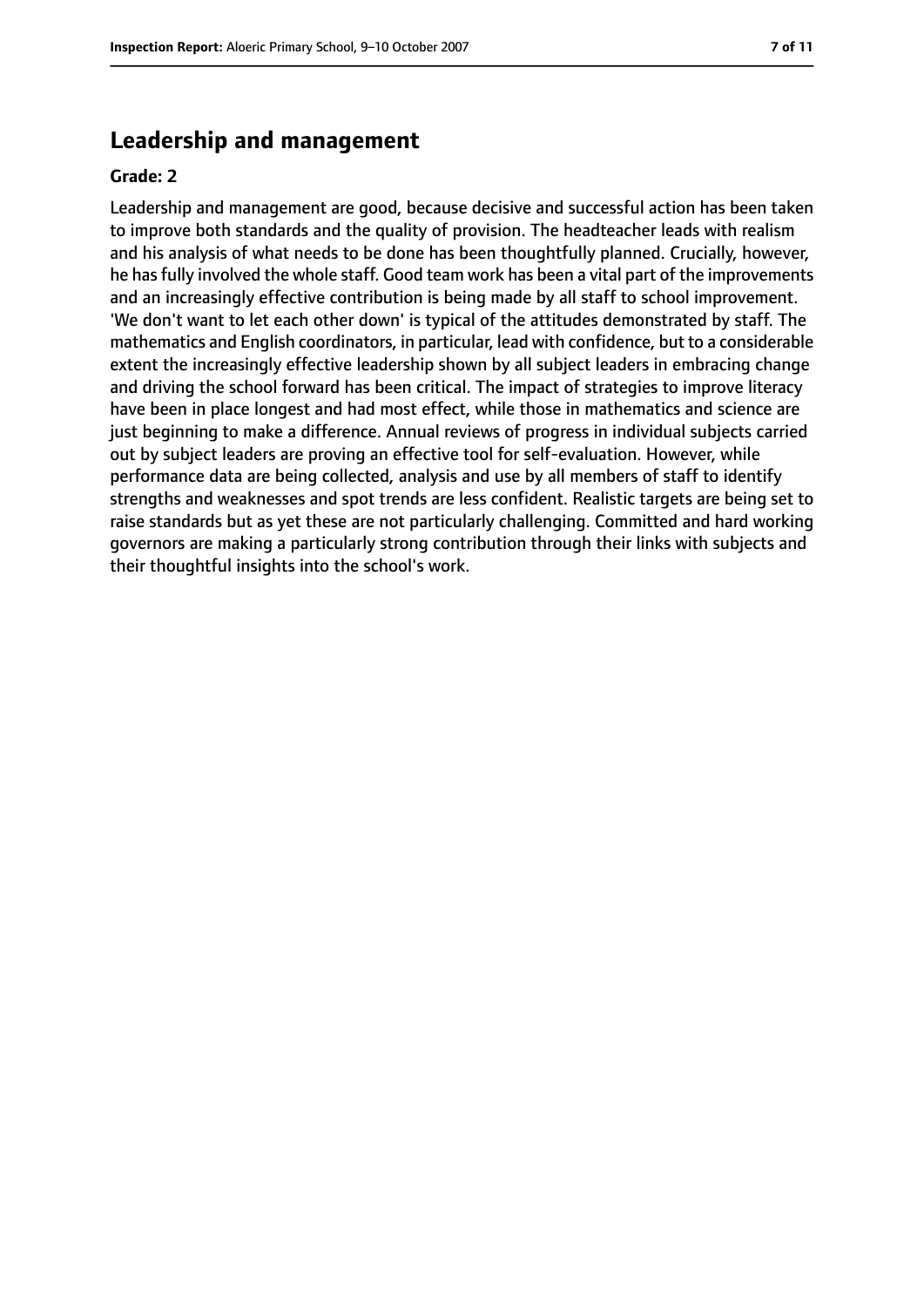**Any complaints about the inspection or the report should be made following the procedures set out in the guidance 'Complaints about school inspection', which is available from Ofsted's website: www.ofsted.gov.uk.**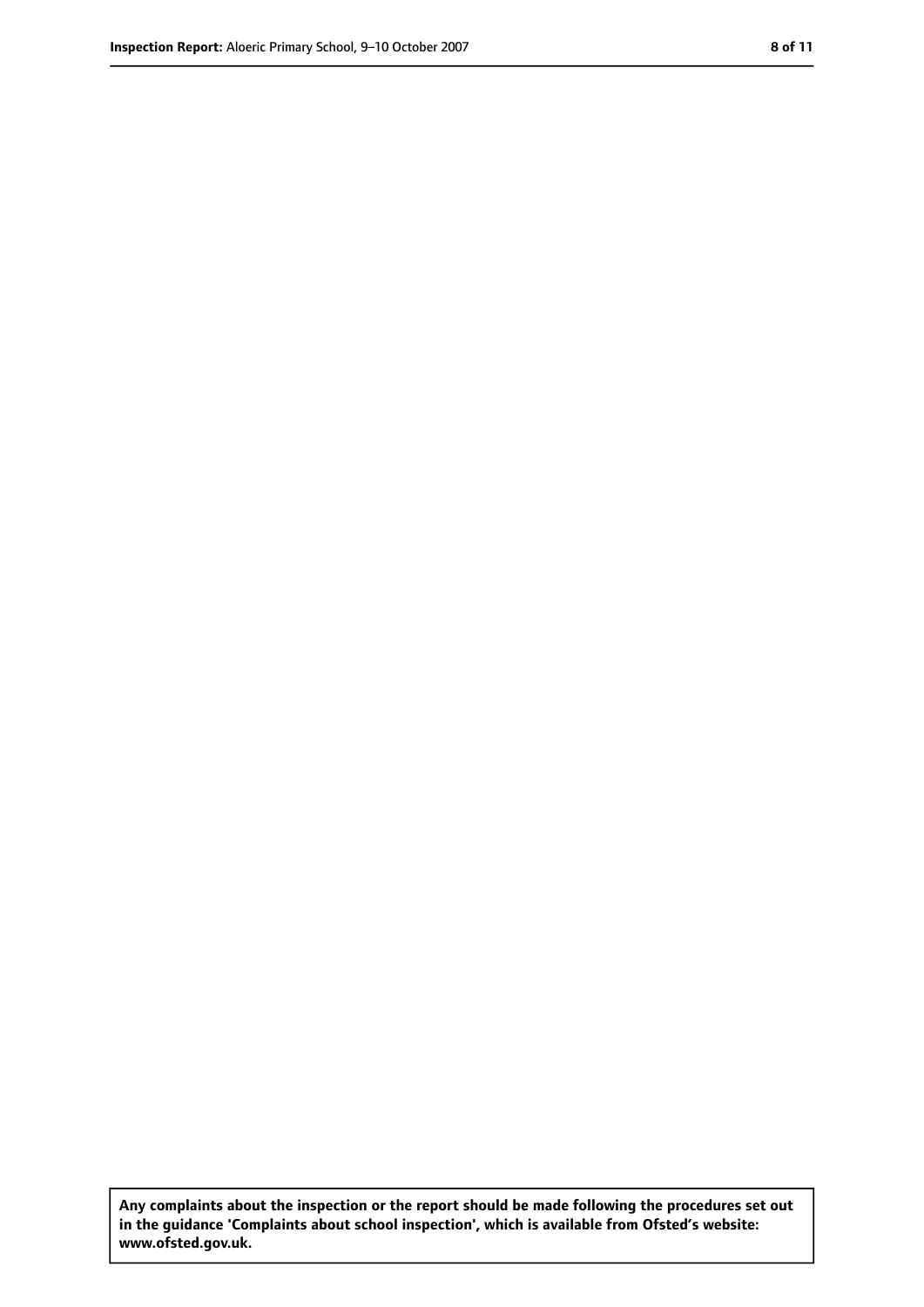#### **Annex A**

# **Inspection judgements**

| $\degree$ Key to judgements: grade 1 is outstanding, grade 2 good, grade 3 satisfactory, and | School         |
|----------------------------------------------------------------------------------------------|----------------|
| arade 4 inadequate                                                                           | <b>Overall</b> |

# **Overall effectiveness**

| How effective, efficient and inclusive is the provision of education, integrated<br>care and any extended services in meeting the needs of learners? |     |
|------------------------------------------------------------------------------------------------------------------------------------------------------|-----|
| Effective steps have been taken to promote improvement since the last<br>inspection                                                                  | Yes |
| How well does the school work in partnership with others to promote learners'<br>well-being?                                                         |     |
| The effectiveness of the Foundation Stage                                                                                                            |     |
| The capacity to make any necessary improvements                                                                                                      |     |

## **Achievement and standards**

| How well do learners achieve?                                                                               |  |
|-------------------------------------------------------------------------------------------------------------|--|
| The standards <sup>1</sup> reached by learners                                                              |  |
| How well learners make progress, taking account of any significant variations between<br>groups of learners |  |
| How well learners with learning difficulties and disabilities make progress                                 |  |

## **Personal development and well-being**

| How good is the overall personal development and well-being of the<br>learners?                                  |  |
|------------------------------------------------------------------------------------------------------------------|--|
| The extent of learners' spiritual, moral, social and cultural development                                        |  |
| The extent to which learners adopt healthy lifestyles                                                            |  |
| The extent to which learners adopt safe practices                                                                |  |
| How well learners enjoy their education                                                                          |  |
| The attendance of learners                                                                                       |  |
| The behaviour of learners                                                                                        |  |
| The extent to which learners make a positive contribution to the community                                       |  |
| How well learners develop workplace and other skills that will contribute to<br>their future economic well-being |  |

## **The quality of provision**

| How effective are teaching and learning in meeting the full range of the<br>learners' needs?          |  |
|-------------------------------------------------------------------------------------------------------|--|
| How well do the curriculum and other activities meet the range of needs<br>and interests of learners? |  |
| How well are learners cared for, quided and supported?                                                |  |

 $^1$  Grade 1 - Exceptionally and consistently high; Grade 2 - Generally above average with none significantly below average; Grade 3 - Broadly average to below average; Grade 4 - Exceptionally low.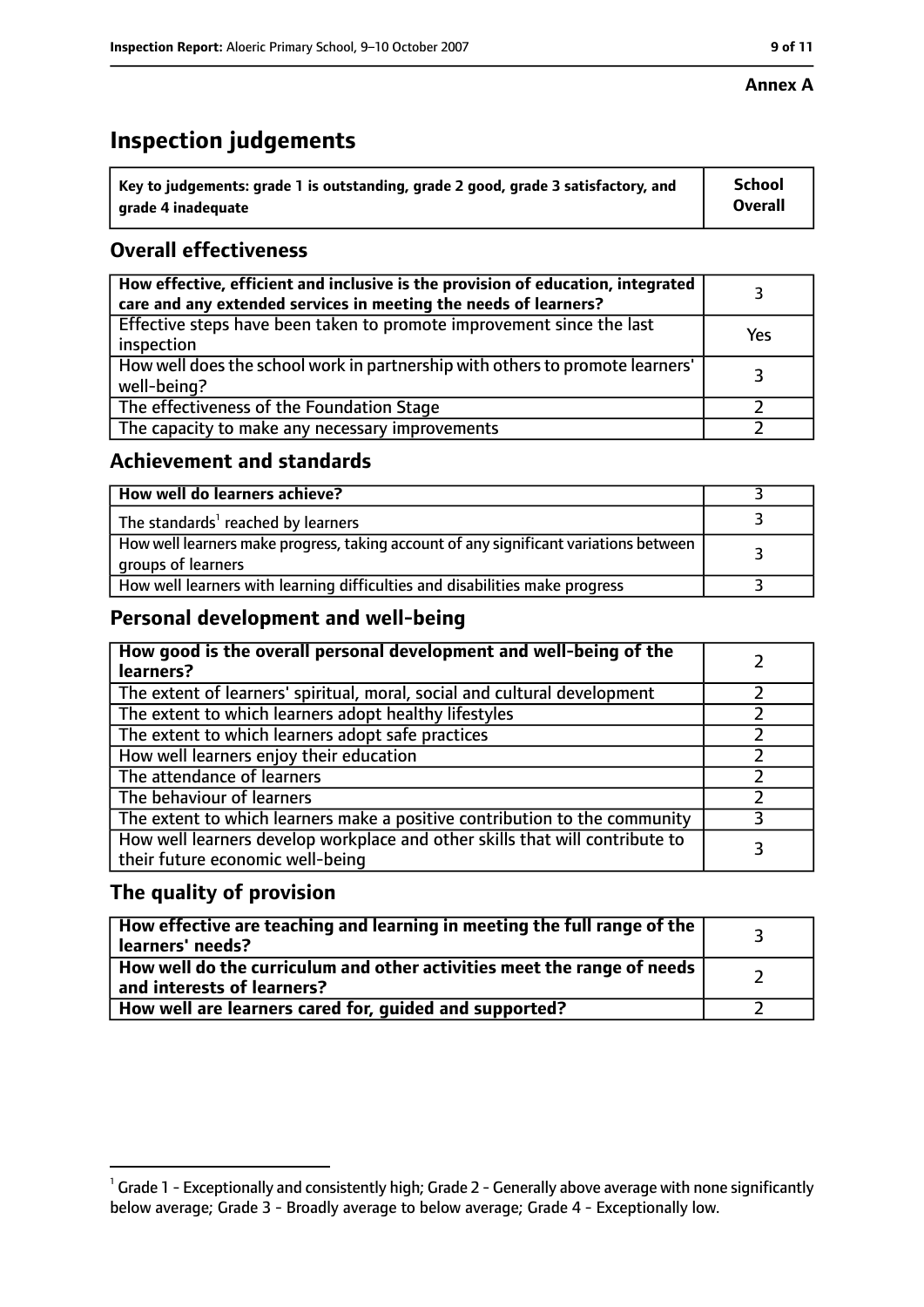# **Annex A**

# **Leadership and management**

| How effective are leadership and management in raising achievement              |     |
|---------------------------------------------------------------------------------|-----|
| and supporting all learners?                                                    |     |
| How effectively leaders and managers at all levels set clear direction leading  |     |
| to improvement and promote high quality of care and education                   |     |
| How effectively leaders and managers use challenging targets to raise standards | 3   |
| The effectiveness of the school's self-evaluation                               |     |
| How well equality of opportunity is promoted and discrimination tackled so      | 3   |
| that all learners achieve as well as they can                                   |     |
| How effectively and efficiently resources, including staff, are deployed to     | 7   |
| achieve value for money                                                         |     |
| The extent to which governors and other supervisory boards discharge their      |     |
| responsibilities                                                                |     |
| Do procedures for safequarding learners meet current government                 | Yes |
| requirements?                                                                   |     |
| Does this school require special measures?                                      | No  |
| Does this school require a notice to improve?                                   | No  |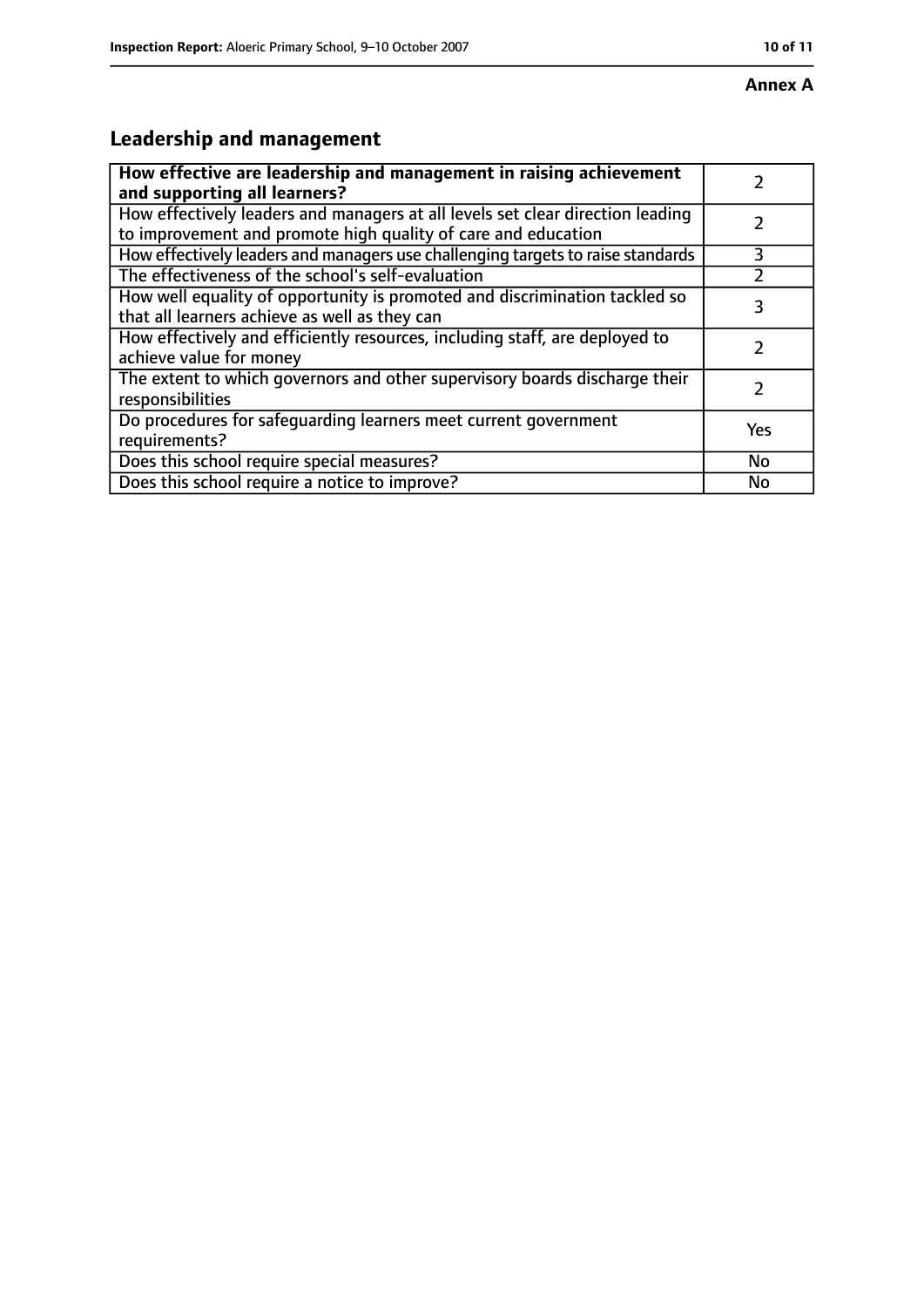# **Text from letter to pupils explaining the findings of the inspection**

11 October 2007

Dear Pupils

Inspection of Aloeric Primary School, Melksham, SN12 6HN

Thank you for welcoming us to your school. We greatly enjoyed talking to you, and particularly liked the friendly welcome you gave us. Your school is improving and it is providing you with a satisfactory education.

- What we liked most about your school
- Your headteacher and teachers have worked successfully to make your school better, and are continuing to look for improvements.
- You are well behaved, friendly and play together well.
- You make good progress when you first join the Reception class.
- Most of you make satisfactory progress, but you could do better in mathematics and science.
- You try hard in lessons and enjoy all the activities and clubs the school arranges for you. We enjoyed listening to the CD of the choir singing and hearing about the successes of your sports teams.
- Your teachers make your lessons interesting and fun.
- The school takes good care of you, ensuring you feel safe and well looked after.
- What we have asked your school to do now
- Make sure that you do even better, particularly in using your number skills in all subjects and in investigating things in science.
- Make sure that all the teachers check your progress carefully in order to plan the next step for your learning.
- Make sure that all teachers use the information about how well you are doing to ensure you do even better!

Thank you once again for your help during the inspection.

With best wishes for the future!

Yours faithfully

Mr Tony Shield Lead inspector